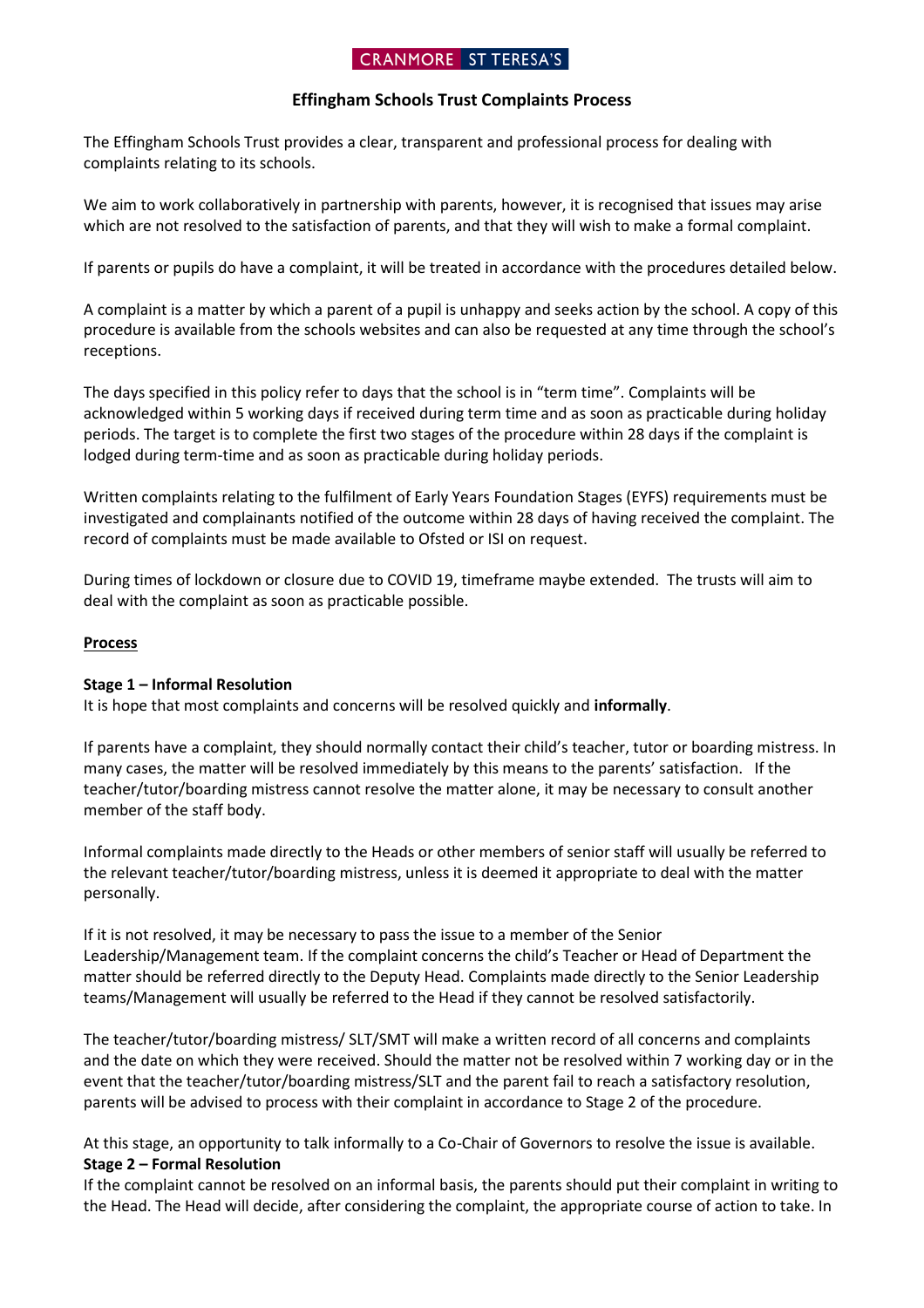## **CRANMORE** ST TERESA'S

most cases, the Head will meet with the parents concerned, **within five working school days** of receiving the complaint, to discuss the matter. Where possible, a resolution will be reached at this stage.

It may be necessary for the Head to carry out further investigations, in which case a definitive answer will be given within **10 further working days**.

The Head will **keep written records** of all meetings and interviews held in relation to the complaint.

Once the Head is satisfied that, so far as is practicable, all of the relevant facts have been established, a decision will be made, and parents will be informed in writing. The Head will also give reasons for their decision and indicate what action the school will take. At this stage a written record is required on whether the issue is resolved or whether it needs to proceed to a panel hearing. Written records will be kept in the Head's office securely, and it will be noted, whether the issue is resolved or moved to Stage 3.

If parents are still not satisfied with the resolution of the Head, they may proceed to Stage 3 of this procedure.

## **Stage 3 – Panel Hearing**

If parents seek to invoke Stage 3 (following a failure to reach an earlier resolution), they will be referred to the Clerk to the Governors. The Head will explain the process to the parents and will contact the Executive Director of the Effingham School's Trust and the Co-Chairs of Governors. The Clerk to the Governors will call a hearing to the Conciliation Committee (Complaint Panel) and the Co-Chairs of Governors will select the members of the Committee.

The Conciliation Committee will consist of at least three people who were not directly involved in the matters detailed in the complaint, one of whom must be independent of the management and running of the school in question. At least two Conciliation Committee members will be selected by the Co-Chairs of Governors from the following list;

- 1. Executive Director of Effingham Trust
- 2. Co-Chair of Governors
- 3. A Senior Member of the Effingham Schools Trust
- 4. Member of Senior Leadership team
- 5. Member of the Governing Body

If any of these people have had prior direct involvement trying to resolve the complaint (e.g. contact with the parents), then they will be excluded from the Conciliation Committee. The parents may be accompanied to the hearing by one other person. This may be a relative, teacher or friend. Legal representation is not permitted. If the parent does not exercise the right to attend the panel hearing, this does not remove the school's obligation to hold the hearing in conformity with its complaints policy.

The Clerk to the Governors will acknowledge, on behalf of the Committee, the complaint, and schedule a hearing to take place as soon as practicable but **within 10 school working days**. If the Committee deems it necessary, it may require that further particulars of the complaint or any related matter be supplied in advance of the hearing. Copies of such particulars shall be supplied to all parties not later than four working days prior to the hearing. If possible, the Committee will resolve the parents' complaint immediately without the need for further investigation.

Where further investigation is required, the Committee will decide how it should proceed.

After due consideration of all facts considered relevant, the Committee will reach a decision and may make recommendations, which it shall complete within **5 school working days** of the hearing. The Committee will write to the parents informing them of its decision and the reasons for it. The decision of the Committee will be final.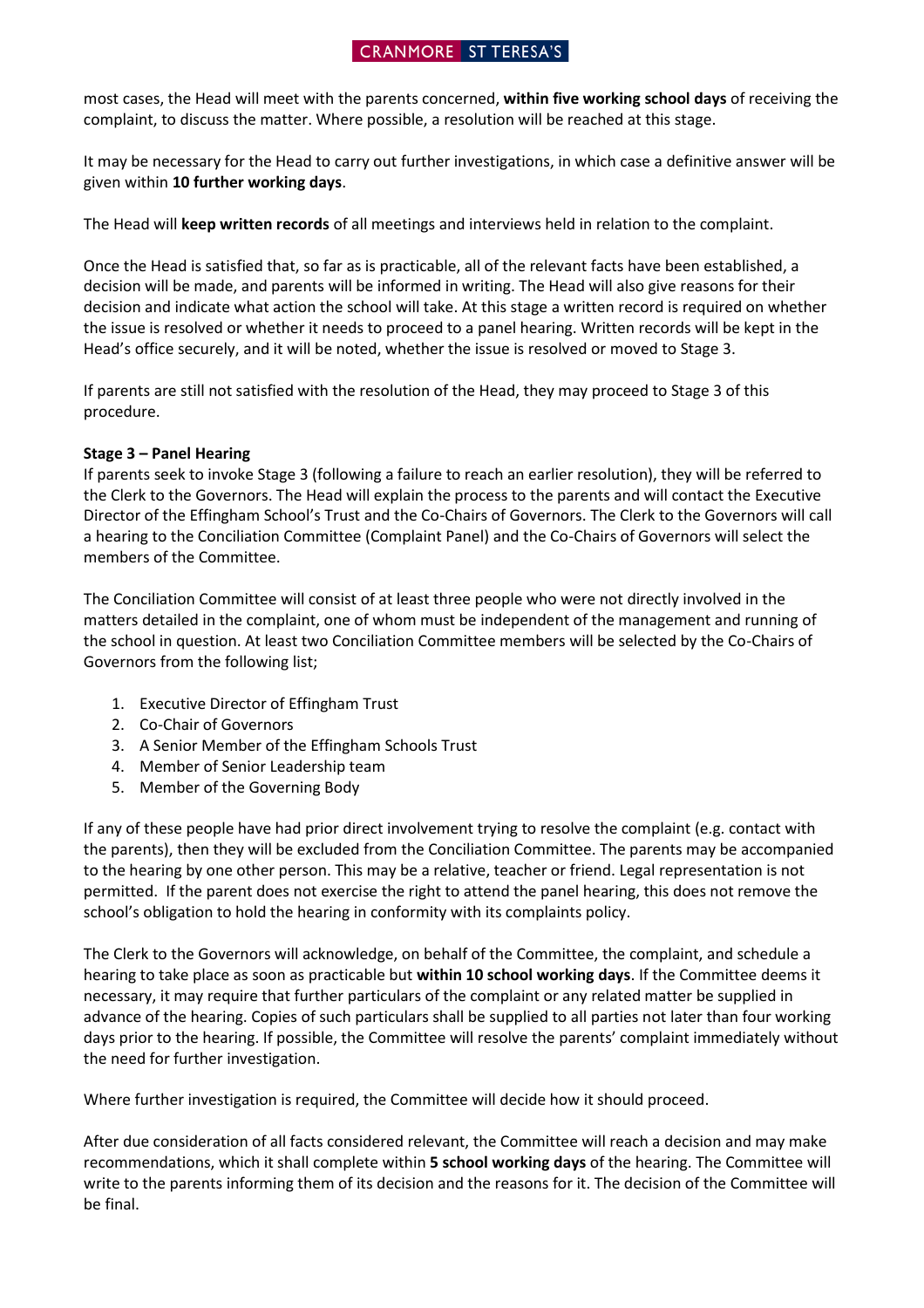**The Committee's findings, actions and recommendations will be sent in writing to the complainant, the Head and, where relevant, the person regarding whom the complaint was made.** A copy of any complaint and findings/recommendations will be available for inspection on the school premises by the proprietor and the Head, and also made available to Inspectors, on request. These documents are stored securely in the Head's office.

#### **Complaints about the Head**

In the event that parents have a complaint about the Head the three-step process above will apply. In the first instance, parents should seek informal resolution by speaking directly with the Head about their concerns (stage 1). If a resolution cannot be reached, parents should put their complaint in writing to the Executive Director of the Effingham School's Trust, who will conduct investigations as per Stage 2. If parents are still not satisfied, the matter will be referred to a Committee, as outlined in Stage 3.

#### **Complaints about the Executive Director of the Effingham Schools Trust**

In the event that parents have a complaint about the Executive Director the three-step process above will apply. In the first instance, parents should seek informal resolution by speaking directly with the Executive Director about their concerns (stage 1). If a resolution cannot be reached, parents should put their complaint in writing to the Co Chair of Governors, who will conduct investigations as per Stage 2. If parents are still not satisfied, the matter will be referred to a Committee, as outlined in Stage 3.

#### **Recording of Complaints**

All complaints which have reached Stages 2 or 3 are duly recorded in the Complaints Register, including the outcome of the individual complaint and any actions taken as a result, regardless of whether they are upheld. The Stage at which the complaint is concluded is recorded, whether at Stage 2 (Formal Resolution) or Stage 3 (Committee Hearing).

Parents can be assured that all concerns and complaints will be treated seriously and confidentially. Correspondence, statements and records will be kept confidential; the exceptions to confidentiality are the Secretary of State and an inspection body under section 109 of the 2008 Act; where disclosure is required in for the school's inspections or where any other legal obligations prevails.

The School will provide OFSTED and ISI on request with a written record of any complaints made during a specified period and the action that was taken as a result.

Records of complaints will be retained for 7 years after findings have been made. If a compliant is regarding a Safeguarding issue the documentation will be help for 10 years.

#### **Repeat Complaints**

Where repeated attempts are made by a parent to raise the same complaint after it has been considered at all three stages the school will not investigate beyond the first instance.

#### **Number of formal complaints 2020-2021**:

St Teresa's: None Cranmore: None

Information regarding the number of formal complaints received in the previous academic years are available by contacting the schools directly via the contact details on their website.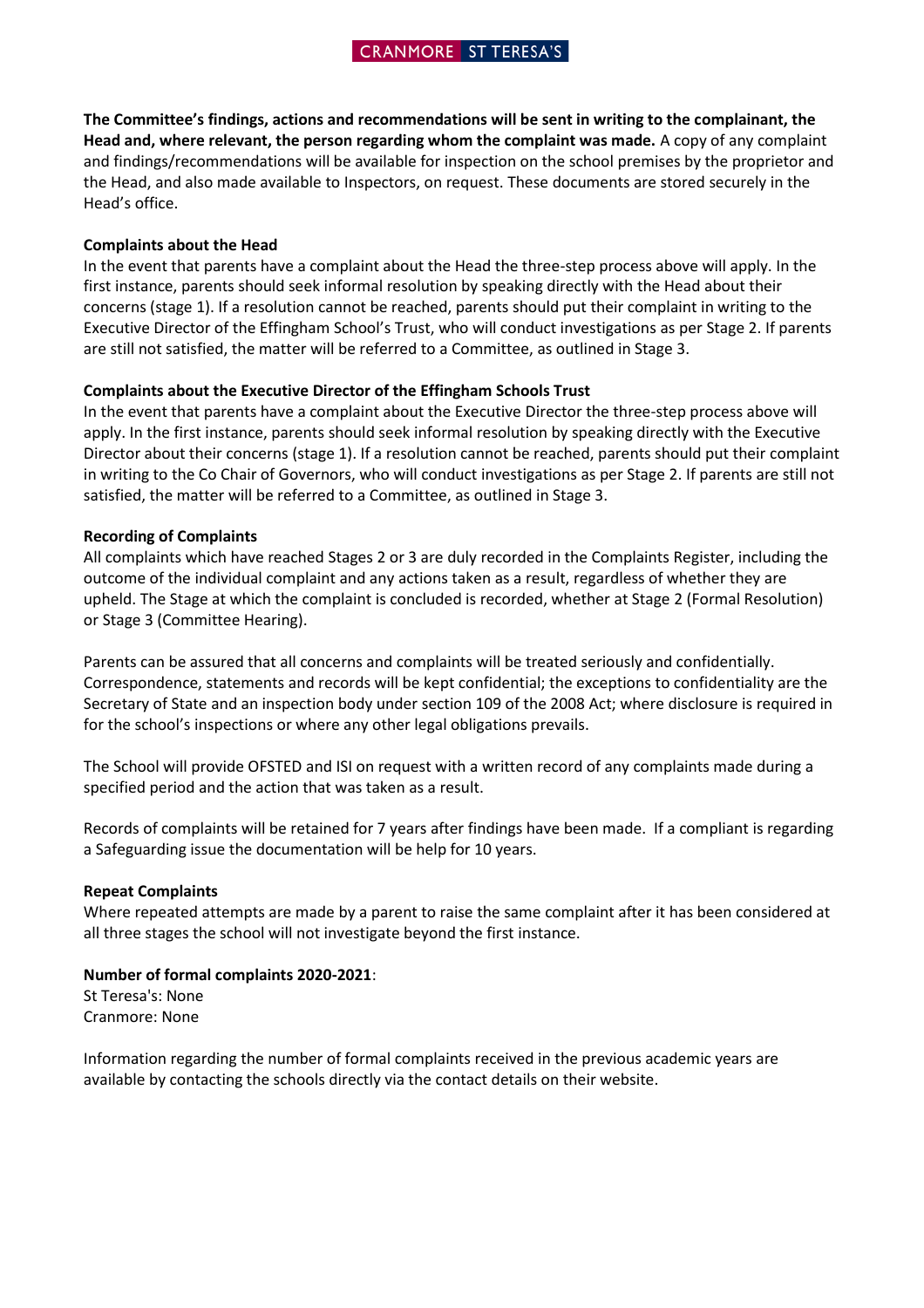

### **Contact details**

| <b>OFSTED</b>                       | ISI Schools Inspectorate              |
|-------------------------------------|---------------------------------------|
| <b>Piccadilly Gate Store Street</b> | <b>CAP House</b>                      |
| Manchester                          | $9 - 12$ Long Lane                    |
| M1 2WD                              | London                                |
| Education: 0300 123 4234            | EC1A 9HA                              |
| Other enguiries: 0300 123 1231      | Tel: 020 7600 0100 Fax: 020 7776 8849 |

Additional Arrangements If parents would like to contact Ofsted or ISI about failures to meet the EYFS requirements, please use the contact details above.

## **Policy Review**

The Head of the schools will report to the governor body annually on the number and type of complaints received, and their outcomes. Complaints, which receive Stage 2 and beyond are recorded in the complaints register which is kept in the Heads office.

This policy is reviewed annually by the Heads, Director of Operations and Governors.

Created: 1st September 2019 VLO SRA Endorsed: 10th April 2020 Co-Chairs of Governor MHE ATU Approved: 20th April 2020 MFA SCO CMS MCO BEV AMI CMI Endorsed and Accepted: 5th May 2020 Pastoral and Safeguarding Committee Updated: 3 September 2020 VLO SRA Updated:14 September 2021 VLO SRA MFA SCO CMS BEV CMI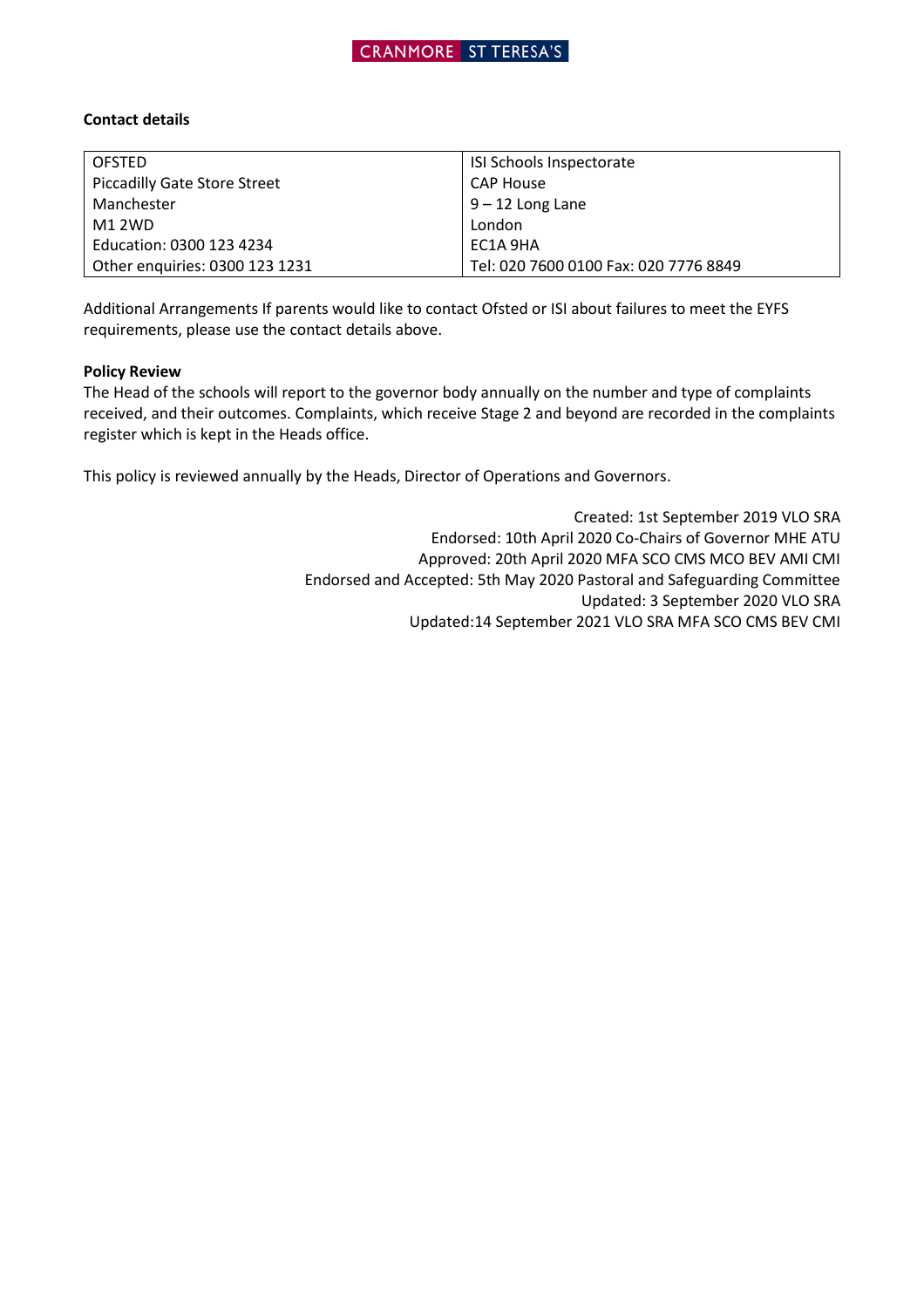## **Appendix One: Responsibilities**

## **Effingham Schools Trust and the Governing Body**

Responsible for:

- adopting the policy, procedures and guidelines;
- appointing where necessary an independent panel to hear complaints, when complainants are not satisfied with the school's response;
- receiving reports and findings from the panel; or
- receiving reports from the Heads; advising the Heads

# **Chair of the Independent Committee**

To ensure that:

- the parties understand the procedure;
- the issues are addressed;
- key findings of fact are established;
- complainants are put at ease;
- the hearing is conducted as informally as possible;
- the panel is open-minded and acts independently;
- no member of the panel has a vested interest in the outcome, or has been involved in the issues previously;
- all parties have the chance to be heard;
- any written material is seen by all parties; and
- findings are communicated to the parent and school within five school working days of the hearing.

# **Clerk to the Governing Body**

The Clerk must act as the reference point for the complainant when the complainant has not been satisfied with the school's response.

The Clerk must:

- set convenient dates and times and venues for hearings;
- collate any written material and forward it to the parties;
- meet and welcome the parties;
- record and minute the proceedings; and
- notify the parties of the decision.

# **Head of the Schools**

Responsible for:

- the overall internal management of the procedures;
- ensuring that there is both an informal and formal procedure;
- ensuring that the written policy and procedures are available to parents, pupils and members of the public on request;
- hearing complaints at the second stage
- ensuring that the procedures are monitored, reviewed and regular reports made to the Governing body.
- produce an annual report for the full Governors meeting in June.

# **Senior Leadership/Management Teams**

Responsible for:

- the efficient operation and management of the policy and procedures;
- training staff on how to deal appropriately with complaints; and
- keeping parents, pupils and others informed of the procedure;